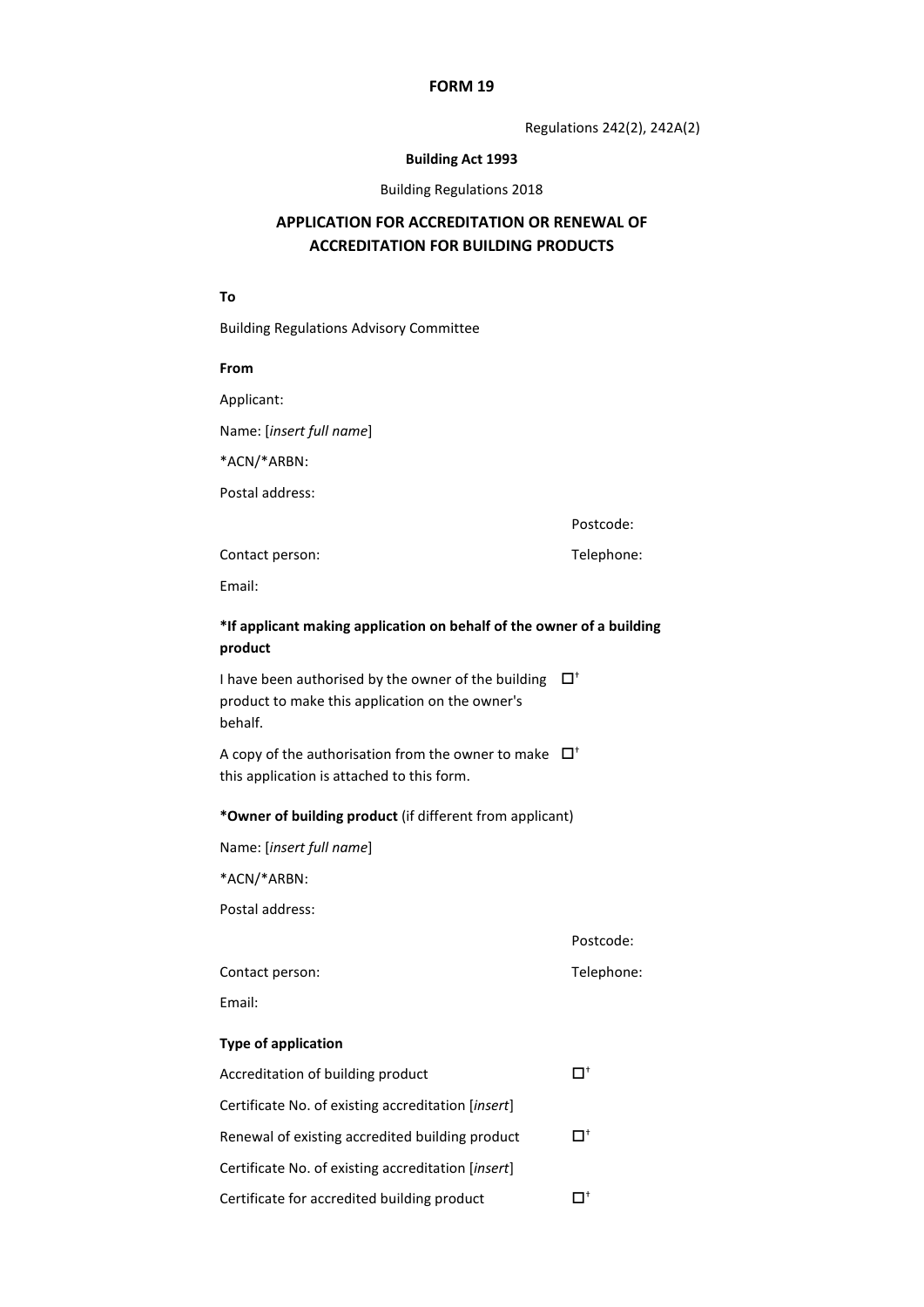## **Nature of application** (select one)

This application is for:

| a building product                                 |    |
|----------------------------------------------------|----|
| a construction method connected with building work | Пt |
| a design connected with building work              |    |
| a component connected with building work           |    |
| a system connected with building work              |    |

#### **Note**

Regulation 238 of the Building Regulations 2018 defines, for the purposes of Part 17 of those Regulations and this Form, *building product* to include a construction method, design, component or system connected with building work.

## **Details of building product**

Name of building product:

Description of building product:

Purpose and use of building product:

Method of installation or use of building product:

Interaction of building product with other components and materials in building work:

## **Details for renewal application**

Describe any changes to the building product that have occurred during the preceding accreditation period:

Detail any changes to requirements or standards applicable to the building product during the preceding accreditation period:

# **BCA performance requirements that building product is intended to comply with:**